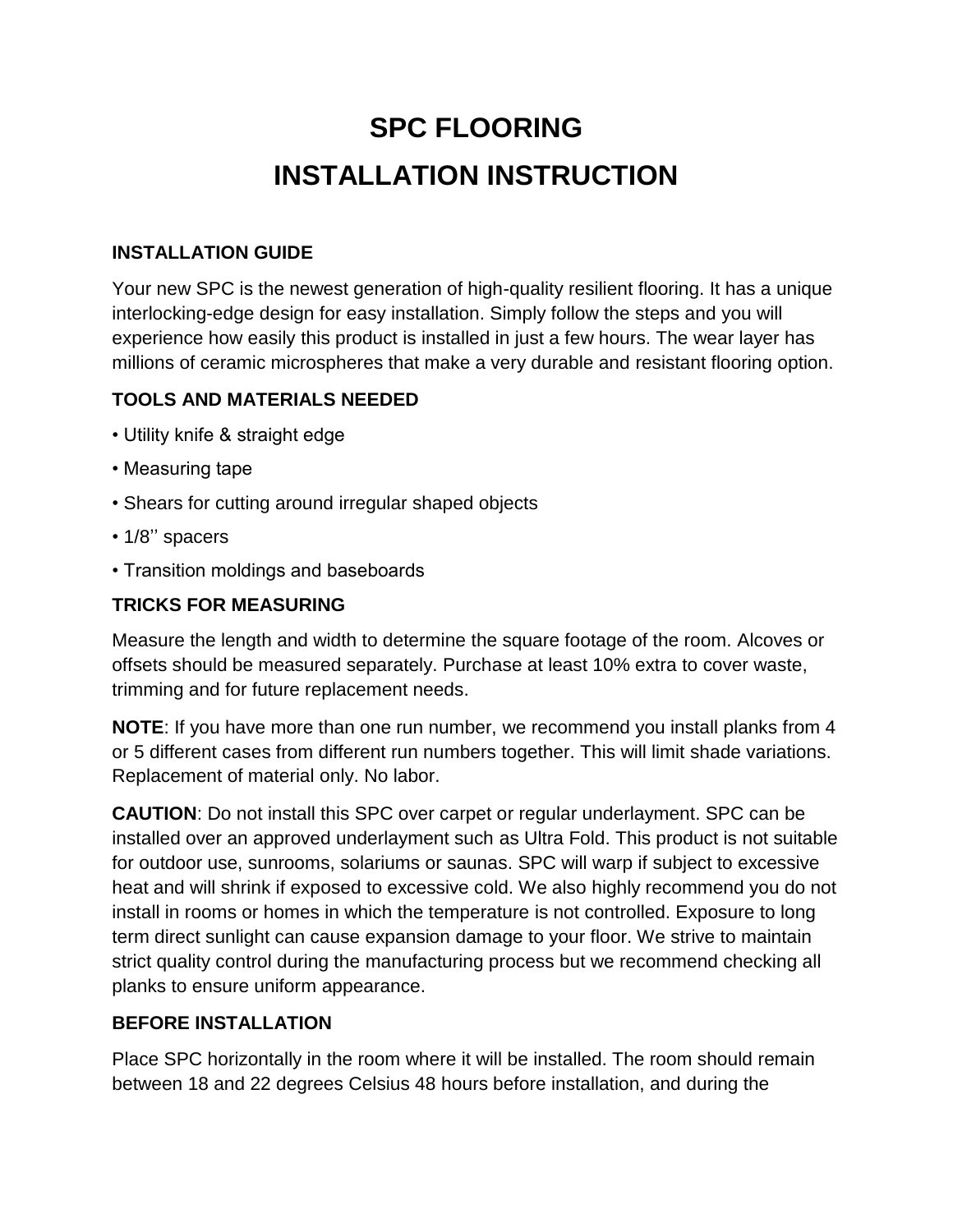installation period. Do not remove the planks from the box during this acclimatization period.

# **SUBFLOOR PREPARATION AND INSTALLATION**

The sub-floor surface must be smooth, dry, clean and solid. Any adhesive residue must be removed to ensure proper installation. The subfloor should be flat within a tolerance of 1/8" (3mm) over a span of 4 feet. **Any unevenness over 1/8" (3mm) must be sanded or filled with a floor leveler.** Voids or humps in the sub-floor will prevent SPC from locking properly. **Take the readings in at least 20 spots per 1,000 square feet of flooring and average the results. SPC is waterproof but any moisture problem greater than 9% needs to be corrected prior to installation**.

New concrete floors need to cure for a minimum of 60 days. When installing on cement on the first floor, **a minimum 6 mil polyethylene moisture barrier must be used with concrete subfloors**.

## **INSTALLATION**

• Installation should begin with a corner and proceed from the wall with the tongue facing away from the wall. Allow a minimum gap of 3/8" (10mm) for product expansion. Transition moldings or baseboards will cover the gap.

• When laying the first row in a straight line interlock the short ends by inserting the tongue into the grooves at an angle of about 15 to 20 degrees. Install sequential plank on the short end (5.75") and be sure to line up evenly. Place this first row along the chosen wall respecting the minimum gap by using spacers.

Keep the seams tight between planks. You will feel and hear the click when locking the planks together to create a tight seam. There should be no visible gap between planks. If seams do not appear tight, pull the planks apart immediately and try again.

• When installing our SPC, it is strongly suggested to stagger the rows so that the short edge seams are not in a straight uniform line.

• To start the second row, measure and mark the plank, then using a straight edge and utility knife, score the plank and snap it.

Interlock the first plank of the second row again at a 15-20 degree angle. For the next planks, interlock the short side firs, leaving it slightly away from the long side and then slide it into the long side in the same manner. Start the third row with the last plank remaining from the previous row.

• Fitting around irregular objects is very easy with our SPC. Simply make a pattern out of heavy paper to fit around pipes or irregular objects. Place the pattern on the plank and trace. Cut along trace lines using a utility knife or heavy duty scissors, and lay